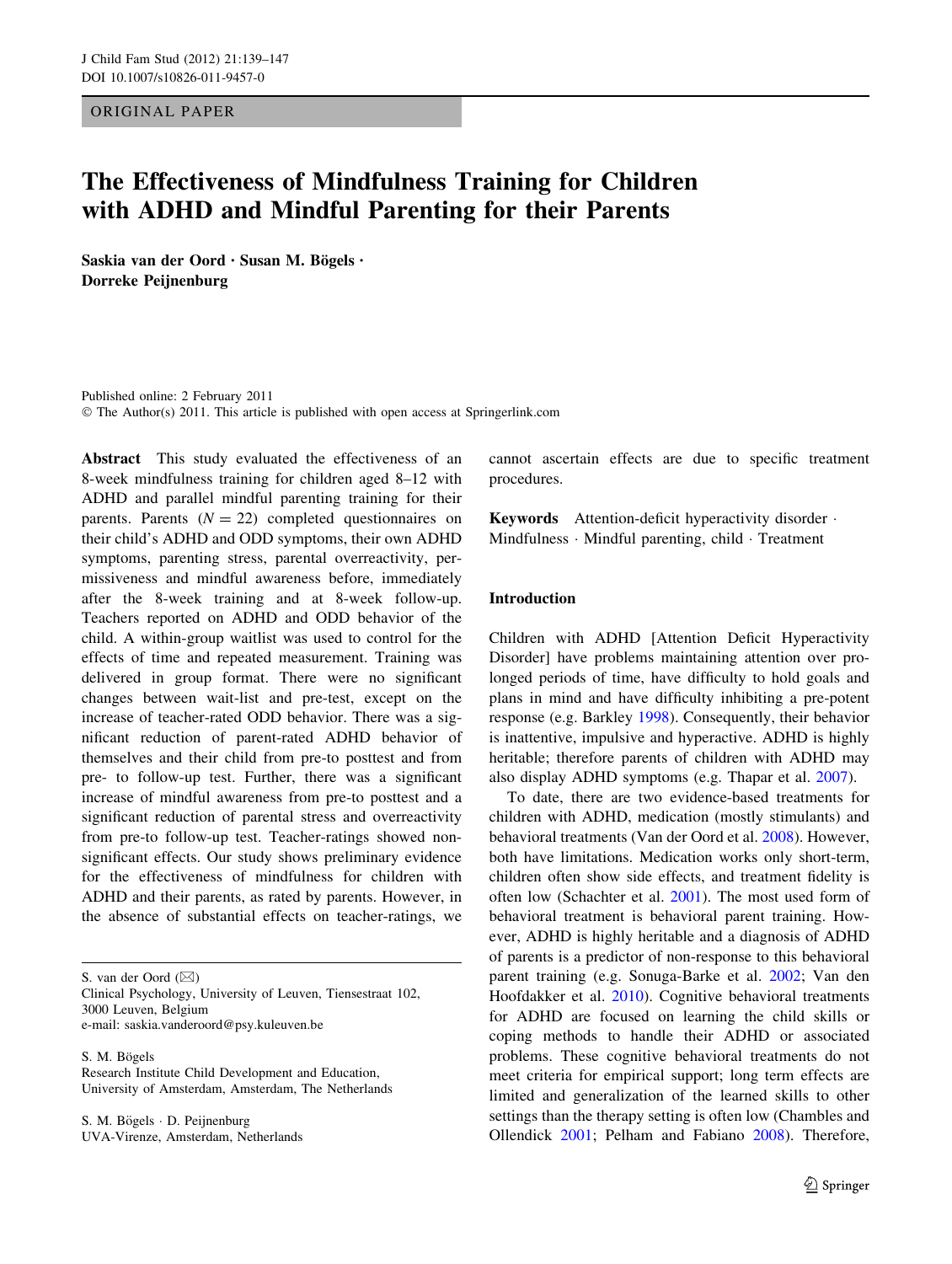other treatments, next to regular treatments, focusing on the core problems of ADHD, need to be investigated for children with ADHD and their parents. Therefore, we conducted this pilot-study investigating the effectiveness of mindfulness training for children with ADHD and their parents.

Mindfulness training is an intervention based on eastern meditation techniques, that helps increasing awareness of the present moment, enhances non-judgmental observation, and reduces automatic responding (Kabat-Zinn [2003](#page-8-0)). Mindfulness is effective in adults with depression, pain, anxiety, eating disorders and reduces aggression (Hofmann et al. [2010\)](#page-7-0). There is a growing body of research on the effectiveness of mindfulness for children and adolescents with psychopathology (for reviews see Black et al. [2009](#page-7-0); Burke [2010](#page-7-0)). Both reviews conclude there is possible evidence for the effectiveness of mindfulness in children, however, effect sizes are smaller than in adult samples, and studies in certain subgroups of psychopathology are lacking.

In ADHD samples only few non-controlled (case) studies (Grosswald et al. [2008;](#page-7-0) Singh et al. [2010](#page-8-0); Zylowska et al. [2007](#page-8-0)) are conducted on the effectiveness of mindfulness (Black et al. [2009](#page-7-0); Burke [2010\)](#page-7-0). The study by Grosswald et al. [\(2008](#page-7-0)) shows in 10, 11–14 year old children with ADHD reduced attention and total problems after transcendental meditation using a non-controlled pre-post design. Zylowska et al. [\(2007](#page-8-0)) report that mindfulness meditation training in 24 adults with ADHD resulted in improvements in self-reported ADHD symptoms and test performance on tasks measuring attention and cognitive inhibition, however, ADHD related scores of the 8 participating adolescents with ADHD are not reported and the study only used a non-controlled pre-post design. In two case studies of children with ADHD significant reduction of compliance of the child is reported after intensive mindfulness training for both parent and child (Singh et al. [2010\)](#page-8-0).

In families of children with ADHD, the parent–child relationship is often severely disturbed (Deault [2010](#page-7-0); Seipp and Johnston [2005\)](#page-8-0). First, due to the ADHD behavior of the child, parents can become less patient, pay more attention to disruptive behavior and act more impulsively. This is called ''parental overreactivity''. Parental overreactivity is predictive of externalizing behavior of the child (Johnston et al. [2002;](#page-8-0) Miller-Lewis et al. [2006](#page-8-0)). Second, parents of children with ADHD may have similar problems, because ADHD is highly heritable (Thapar et al. [2007\)](#page-8-0). Third, parents respond in an automatic way to their children's disruptive behavior (Dumas [2005\)](#page-7-0), based on their own upbringing experiences, and from their judgment of their child's misbehavior. Forth, parenting stress is elevated in parents of children with ADHD (Deault [2010\)](#page-7-0)

and under stress, parents may become more rejecting, controlling and reactive to their child (Bögels et al. [2010](#page-7-0)). In sum, children's ADHD behavior, parents' ADHD behavior, and parents' own upbringing and judgments and parenting stress all contribute to parenting problems, which in turn influences the ADHD behavior of the child. Therefore, a treatment focusing on both the child and the parent is likely to be beneficial. Further, generalizability of cognitive behavioral treatments focusing on the child is noticeably low in treatments for ADHD (Pelham and Fabiano [2008\)](#page-8-0), by also including parents in the treatment this may be enhanced.

Mindful parenting is a form of mindfulness training and is defined as: ''paying attention to your child and your parenting in a particular way: intentionally, here and now, and non-judgmentally'' (Kabat-Zinn and Kabat-Zinn [1997](#page-8-0)). In Mindful Parenting, parents learn to pay attention to their children non-judgmentally, increase awareness of the present moment with their child, and reduce automatic (negative) reactions to the child (Lehtonen and Bögels, submitted). Also, by doing daily meditation practice, parents learn to take care of themselves and bring calm into their family. Bögels et al. ([2008\)](#page-7-0) studied Mindful Parenting for families of adolescents with behavior disorders (ADHD/ODD/autism spectrum disorders) ( $N = 14$ ), with 8 sessions mindfulness for adolescents and 8 sessions mindful parenting, and found strong improvements on externalizing problems  $(ES = 1.2)$ , and sustained attention  $(ES = 1.1).$ 

All in all, mindfulness training may be effective for children with ADHD and their parents (Bögels et al. [2008](#page-7-0); Singh et al. [2010](#page-8-0)), but ample supporting evidence is lacking (Sawyer-Cohen and Semple [2010](#page-8-0)). Therefore, we conducted this pilot study investigating the effectiveness of a mindfulness training for children with ADHD and their parents using a within group waitlist design. We hypothesized that the mindfulness training would reduce children's and parents inattention and impulsivity/hyperactivity, would improve parental mindful awareness, would reduce parental stress and overreactivity, but would not affect parental laxness. No change was expected for the waitlist on all of these outcome variables.

# Method

#### Participants, Procedure, Design

School psychologists, paediatricians and general practitioners referred children for diagnosis and treatment of ADHD to an academic clinic in outpatient mental health care for children in the Netherlands. Inclusion criteria were (1) an estimated IQ  $\geq$  80, (2) the child being 8–12 years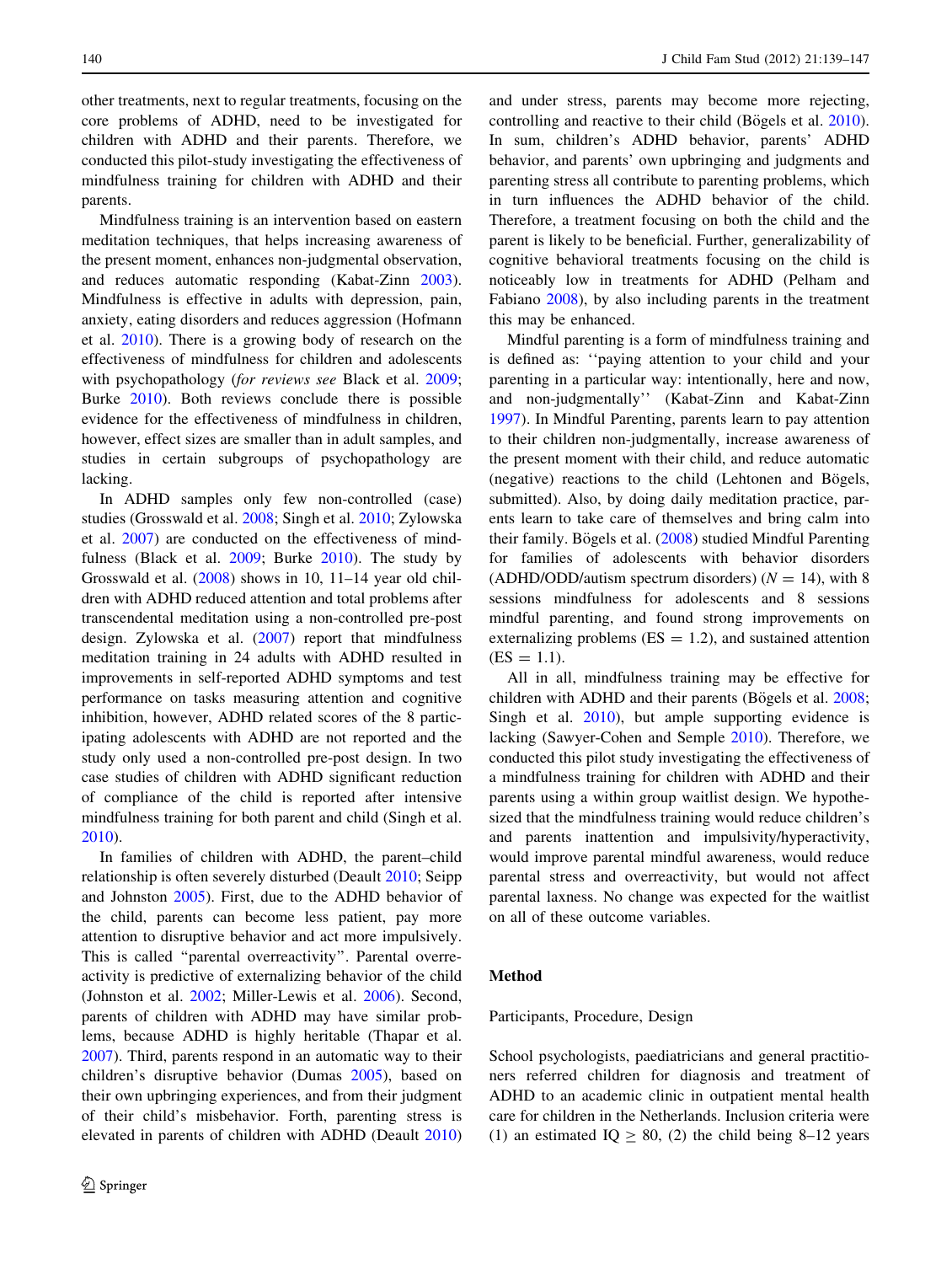old, (3) a DSM-IV diagnosis of ADHD established with the parent and child version of the Anxiety Disorder Interview Schedule for Children (ADIS-C) (Silverman and Albano [1996;](#page-8-0) Dutch translation Siebelink and Treffers [2001](#page-8-0)). The ADHD, Oppositional Deviant Disorder [ODD] and Conduct Disorder [CD] sections of the ADIS parent and child version were administered by a trained clinical child psychologist. This semi-structured diagnostic interview has adequate reliability and validity (Siebelink and Treffers [2001\)](#page-8-0). Further, participants had to be able to attend the first session and a minimum of six out of eight sessions of treatment.

Exclusion criteria were: (1) inadequate mastery of the Dutch language by the child or parents, (2) severe behavioral problems established by a CD diagnosis on the ADIS-C, (3) co-morbid developmental disorder (autistic) (4) participating in another ongoing psychological intervention. Before participation, parents gave their written informed consent.

A quasi-experimental waitlist control was used. Those families who had to wait at least 6 weeks before the treatment started  $(n = 11)$  received waitlist assessments, to control for the effects of time and repeated assessments. None of the families received any treatment between waitlist and pretest assessment. Mean waiting time was 9 weeks (range 0–20 weeks). Pretest was conducted 1 week before the start of treatment: parents, teachers and children completed questionnaires. Posttest was conducted directly after the last session of treatment, the follow-up test 8 weeks later. During active treatment children were not allowed to change medication-status or dose. The study was approved by the local ethics committee of the University of Amsterdam.

## Measures

#### Disruptive Behavior Disorder Rating Scale [DBDRS]

The parent and teacher version of the DBDRS (Pelham et al. [1992\)](#page-8-0) assessed DSM-IV disruptive behavior disorder symptoms. The DBDRS has 42 items and four subscales: Inattention, Hyperactivity/Impulsivity, ODD, and CD and is rated on a 4-point Likert scale. The Dutch translation has good reliability and validity (alpha range = .88–.94) (Oosterlaan et al. [2008](#page-8-0)). Higher scores indicate more severe symptoms. The Inattention, Hyperactivity and ODD subscales were used as outcome measures.

#### Parenting Stress Index [PSI]

The short version of the PSI was used, containing 25 items tapping ''parenting stress''. Items are rated by parents on a 6-point scale. This PSI has excellent reliability (alpha range  $= 0.92 - 0.95$ ) (De Brock et al. [1992](#page-7-0)). Higher scores indicate more parenting stress. The total score was used as outcome measure.

# The Parenting Scale [PS]

The PS (Arnold et al. [1993\)](#page-7-0) was used to assess ineffective discipline styles, on three subscales (laxness, verbosity, and overreactivity). The Parenting Scale is 30-item self-report questionnaire for parents, which is answered on a 7-point Likert scale. The PS has adequate internal consistency and test–retest reliability (Arnold et al. [1993](#page-7-0)). The subscales laxness and overreactivity were used as outcome measures. Higher scores reflect more effective discipline styles.

## Mindfulness Attention and Awareness Scale [MAAS]

Mindful attention and awareness of parents was measured with the MAAS (Brown and Ryan [2003](#page-7-0)). The MAAS contains 15 items, answered on a 7-point scale. The MAAS is a reliable instrument, assessing a unique quality of awareness (Schroevers et al. [2008](#page-8-0)). The total score was used as outcome measure. Higher scores reflect more mindful attention and awareness.

# The ADHD Rating Scale [ARS]

The ARS was completed by the parents about their own ADHD symptoms, based on the 18 DSM-IV criteria for ADHD. The ARS contains 46-items, answered on a 4-point scale. Symptoms are reported over the current ADHD symptoms and the ADHD symptoms experienced in childhood. For this study only the subscale on current ADHD symptoms was used as outcome measure. The scale consists of two subscales (1) Inattentive behavior and (2) Hyperactive/impulsive behavior. The ARS has adequate reliability and validity (Kooij et al. [2005\)](#page-8-0). Higher scores reflect more ADHD symptoms.

#### Treatment

#### General Aspects

The treatment is conducted in groups of 4–6 children and parents and consists of 8 weekly 90 min group sessions. During the mindfulness treatment of the children, parallel the parents received an 8-week training of mindful parenting. Mindful parenting and the mindfulness training for the children are based on Mindfulness-Based Cognitive Therapy (MBCT, Segal et al. [2002\)](#page-8-0) and Mindfulness-Based Stress Reduction Training (MBSR, Kabat-Zinn [1990](#page-8-0)), but adapted for use with parents and children. For this study extensive manuals were written, in which the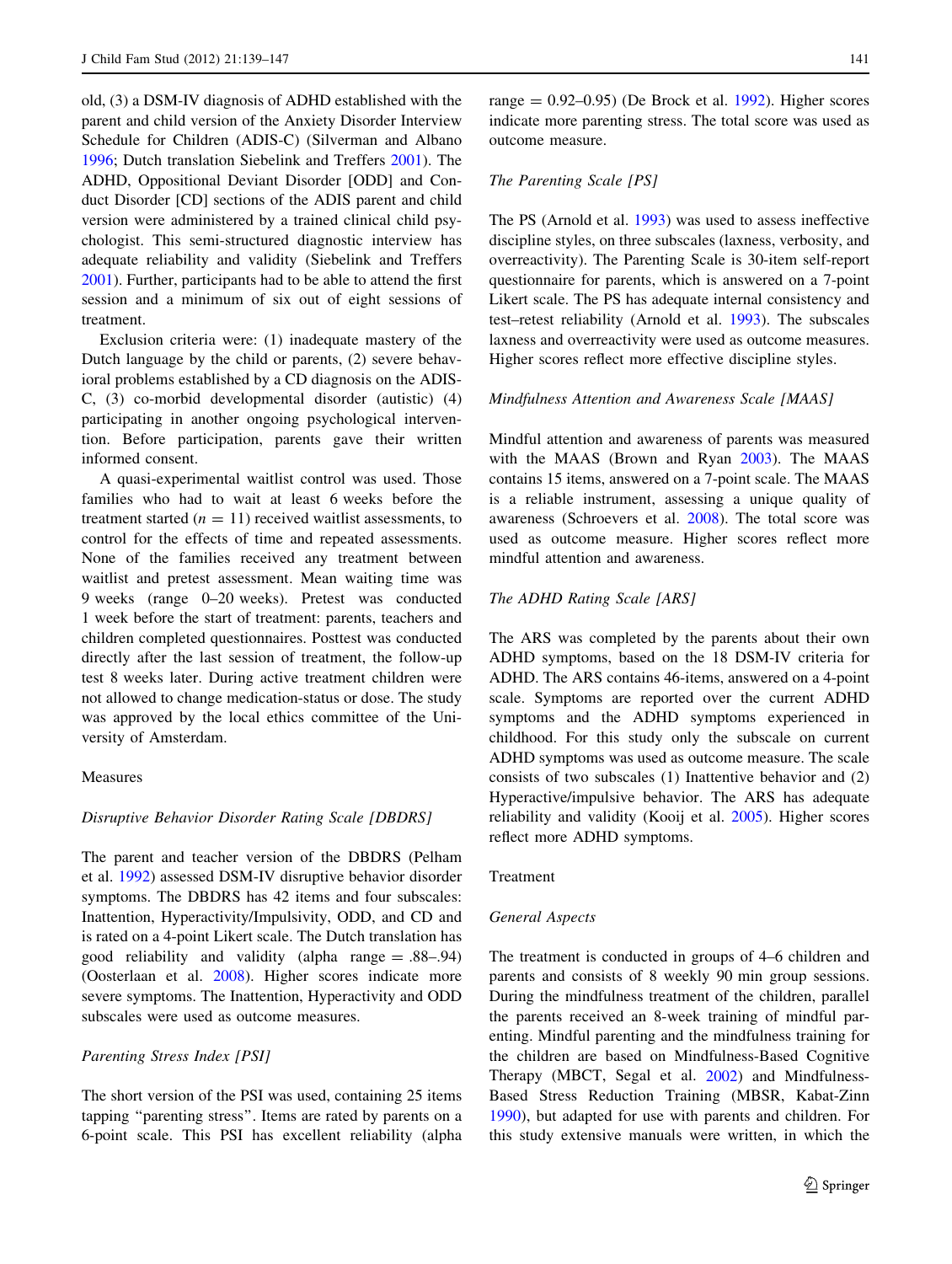exercises were adapted to children with ADHD and their parents (see treatment).

To enhance compliance, before the start of the intervention parents and children met individually with the trainers, to discuss the problems of their child, their parenting, their expectations of the training, motivation and the necessity of doing homework. For the children, a tokenreward system was used to enhance their motivation, compliance for homework and their compliance during the sessions. Children received tokens for completing homework and participating in the exercises during the session. For every 10 tokens they received a reward of their parents.

Also, other non-specific treatment aspects were used to enhance the treatment compliance for the children with ADHD. The sessions of the children were highly structured; the outline of the session was always visible for the children, and discussed at the beginning of each session. Also, group rules were established, written down on a sheet visible for the children and also discussed at the beginning of each session. The session content was also structured; every session had the same outline; it always started and ended with a short breathing meditation, there always was a 10-min break in the middle of the session and homework was always discussed before the beginning of this break. During the meditation exercises compliance to the exercises was enhanced by letting one trainer provide the exercise, while the other trainer assessed compliance to the exercise. Good compliance was rewarded during as well as after the exercise. Finally, the meditation room was as free from distraction as possible.

Parents and children received session handouts describing the session theme, instructions for practice, and homework completion forms. Parents also received a CD with mindfulness exercises to practice at home. Parents and children who missed sessions were sent session handouts so that they could still do homework. Part of the first, part of the sixth and the whole last session were joint sessions, in which exercises were done with parents and children together. In the last session, parents and children were asked to make a plan about how to continue their practice in the 8 weeks from session 8 to the follow-up test. For a short overview of the exercises and session themes see Table [1](#page-4-0).

# Mindful Parenting (MP)

The MP follows an extensive manual, which is a modified version of the manual described in Bögels et al. ([2008\)](#page-7-0) and Bögels et al.  $(2010)$  $(2010)$  to meet the needs of parents of schoolaged children with ADHD. In MP parents learn to: (1) be deliberately and fully present in the here and now with their child in a non-judgmental way; (2) take care of themselves, as this is the basis for parenting; (3) accept difficulties of their child; and (4) answer rather then react to difficult behavior of their child. As parental stress causes overreactive parenting, dealing with parenting stress is an important focus throughout the course. Parents are also instructed how to encourage their child to do its meditation exercises, and how to practice together. Parents also start mindfulness practice for themselves, in addition to the practice they do with their child.

# Mindful Child Training (MC)

Also the child mindfulness training follows an extensive manual (Van der Oord et al. [2009](#page-8-0)). In MC children learn to focus and enhance their attention, awareness and selfcontrol by doing mindfulness exercises during the training and as homework assignments. Also, they are taught to apply mindfulness in difficult situations, such as being distracted at school. By enhancing their attention and awareness it is expected that ADHD behavior will be reduced. After every session children receive a written summary of the topics of that week, and home work assignments. In the subsequent week, trainers check whether the homework is done. When the homework is completed children get points for which they can earn a reward at home.

## Treatment Integrity

Both the parent and the child treatments were delivered by experienced cognitive-behavior therapists. There were two trainers for the parent and two trainers for the child group. All trainers had extensive mindfulness experience, but at least one of the trainers for the parent group and one of the trainers of the child group were experienced mindfulness trainers. They had received mindfulness training by international experts such as Mark Williams and were experienced psychotherapists specialized in CBT and group psychotherapy. During the course of the treatment, the therapists met weekly for supervision to discuss the group process and individual patients, and to ensure treatment integrity.

#### Statistical Analyses

To be able to incorporate all available data in the analyses, data were analyzed using multilevel modelling. Measurement occasions were treated as fixed. Each model consisted of 4 coefficients (waitlist, pre test, post test and follow-up test), representing the deviations from the overall mean at pre-test. The intercept was considered random, with its mean fixed at pre-test level, thus taking the overall mean at pretest as point of reference. Effects were evaluated with t-tests provided by SPSS, at a significance level of 5%.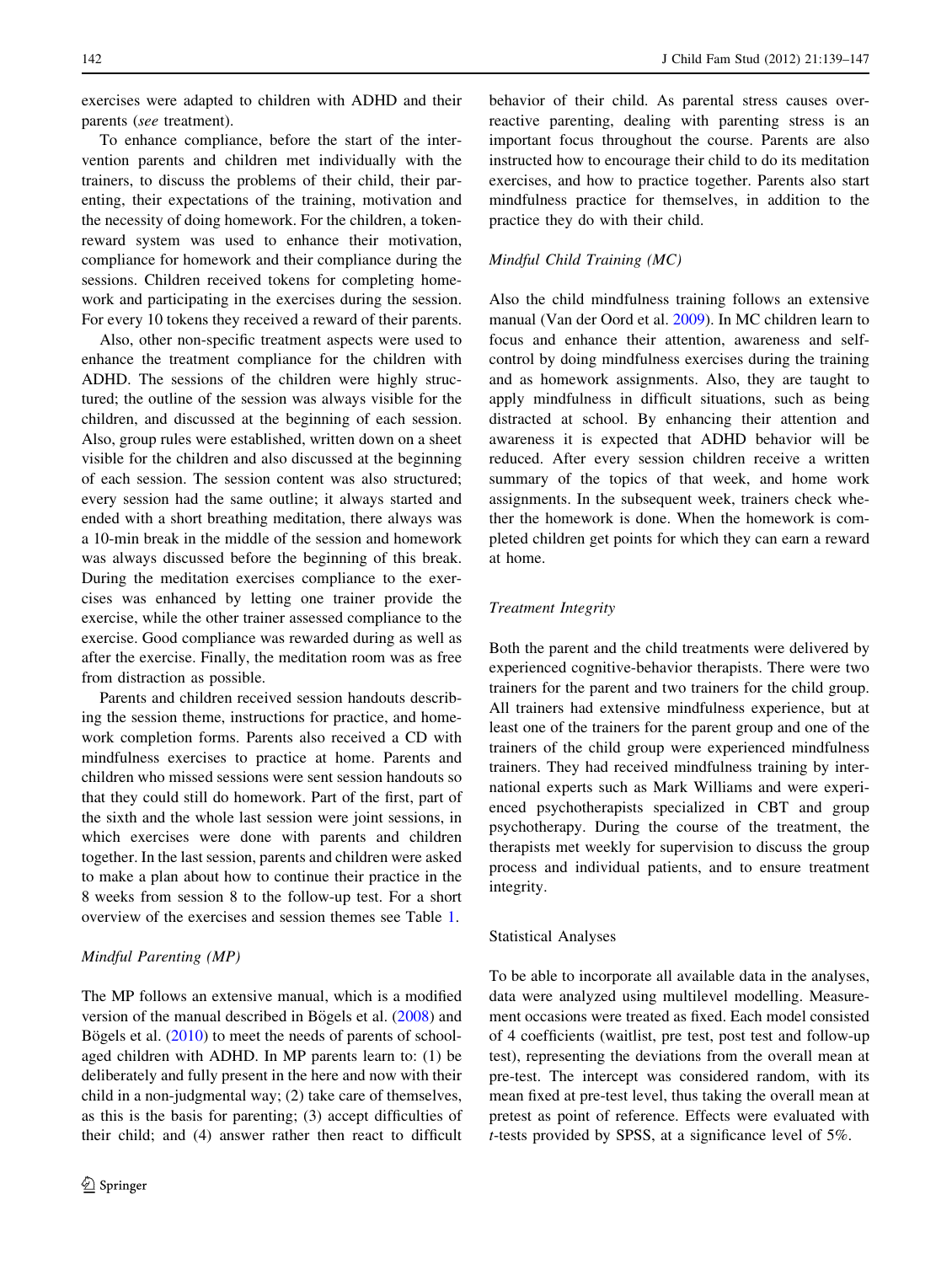<span id="page-4-0"></span>

|    | Session MC-Theme        | MC-exercise                                                                                                                                                                       | MP-theme                         | MP-exercise                                                                                                                                                          |
|----|-------------------------|-----------------------------------------------------------------------------------------------------------------------------------------------------------------------------------|----------------------------------|----------------------------------------------------------------------------------------------------------------------------------------------------------------------|
| 1. | From Mars               | With parents: "raisin" exercise                                                                                                                                                   | From Mars                        | With children: "raisin" exercise                                                                                                                                     |
|    |                         | Child session: sensory awareness exercises;<br>"raisin" exercise with chips; breathing<br>meditation                                                                              |                                  | Parental session: psycho-education on ADHD/<br>mindfulness, breathing meditation, doing<br>homework for yourself & helping child with<br>home-work                   |
| 2. | My body                 | Breathing meditation, body awareness exercises,<br>body-scan, yoga-exercises                                                                                                      | My body                          | Breathing meditation, bodyscan                                                                                                                                       |
| 3. | My Breath               | Breathing meditation, breath awareness exercises, My breath<br>body-scan, yoga-exercises                                                                                          |                                  | Bodyscan, breathing space, breath & body-<br>awareness meditation                                                                                                    |
| 4. | Distraction             | Breathing meditation; distraction awareness<br>exercises, body-scan, yoga-exercises                                                                                               | Automatic<br>responding          | Breath & body awareness meditation, psycho-<br>education stress & automatic responding,<br>exercise awareness of positive interaction with<br>child, breathing space |
| 5. | Automatic<br>responding | With parents: breathing meditation, group-<br>evaluation                                                                                                                          | Habits &<br>automatic            | With children: breathing meditation, group-<br>evaluation                                                                                                            |
|    |                         | Child session: breathing space, awareness of<br>automatic responding exercises, body-scan,<br>yoga-exercises                                                                      | responding                       | Parent session: breath & hearing meditation,<br>psycho-education responding to stressful<br>situations with child & using breathing space in<br>stressful situations |
| 6. | Up to now               | Breathing meditation, repetition learned skills,<br>breathing space in difficult situations, body-scan<br>by one of the children, hearing meditation with<br>bell, yoga-exercises | Communication<br>with your child | Breathing meditation, exercise breathing space in<br>stressful situation with your child, body-scan                                                                  |
| 7. | Practice                | Breathing meditation, meditations & yoga with<br>children as instructors, looking meditation,<br>body-scan                                                                        | Accepting your<br>child          | Breathing meditation, exercise breathing space in<br>stressful situation with your child                                                                             |
| 8. | On my own               | With parents: breathing meditation, body-scan,<br>yoga & meditation with children as instructors,<br>meditation schedule for next 2 months,<br>evaluation training                | On your own<br>Letting go        | With children: breathing meditation, body-scan,<br>yoga & meditation with children as instructors,<br>meditation schedule for next 2 months,<br>evaluation training  |

## Results

Of 24 families who participated in the treatment, 22 (16 boys, 6 girls) agreed to participate in the study and signed informed consent. Twenty-one children participated with their mother and one with her father. Six children (32%) had a history of prior mental health treatment for their behavior problems. Three children had received neurofeedback, one of them combined with integrative therapy. Three of the parents of the children had received behavioral parent training. Four children were treated with Methylphenidate or long-acting Methylphenidate preparations before entering the study (Mean dose in methylphenidate equivalent units  $= 19.73$  mg per day/SD  $= 12.93$ ). Methylphenidate dose was kept stable during waitlist, treatment and follow-up. Two children initiated Methylphenidate treatment after the active treatment.

Mean waiting time for the participants who had to wait before treatment started  $(N = 11)$  was 9 weeks (range 6–20 weeks). None of the families received treatment (other than their regular Methylphenidate dose) during

wait-list. Three (two boys and one girl) children (14%) did not complete treatment. One boy had too severe externalising and behavioral problems to participate in a group setting, another child was not motivated for treatment in a group setting, due to missing sports activities at the same time as the treatment; both only followed one treatment session. One child only followed three sessions, because her parents were not willing to participate in the mindful parenting anymore. These treatment non-completers were lost for further assessments. One child (5%) and his parents were study drop-outs; they completed all sessions, but didn't want to participate in the post-test and follow-up assessments, resulting in a total  $N$  of 18 treatment completers. Out of the 18 participating families, 6 families missed one session and one family missed two sessions, resulting in an overall attendance rate of 94.44%. Data were analyzed for the primary caretaker; also the parent that participated in the mindful parenting. Participant characteristics are summarized in Table [2](#page-5-0).

In multilevel modelling all available data (including data of treatment non-completers) can be used in analyses.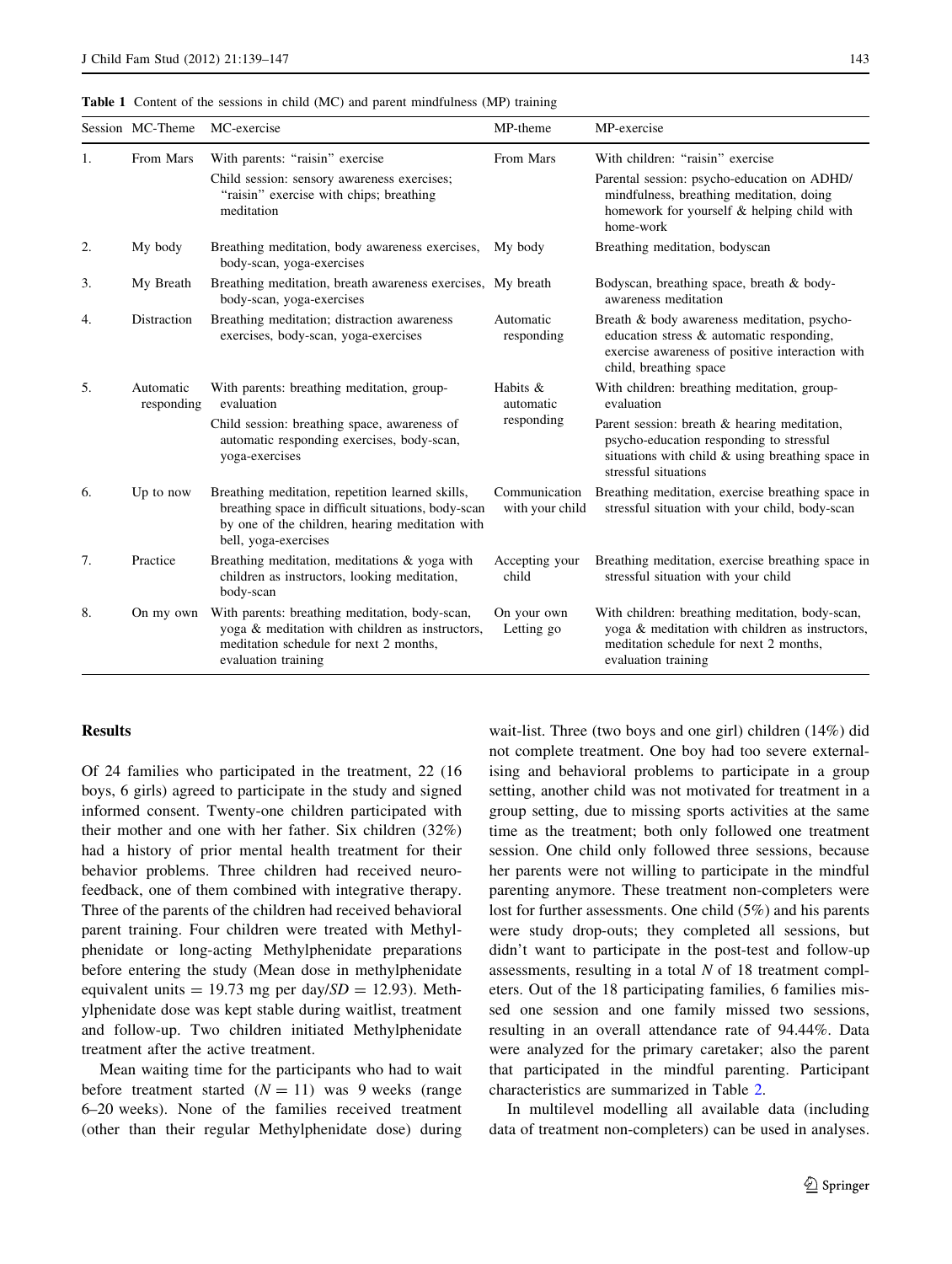|                                   | $(n = 22)$     | Intent-to-treat | Completers<br>$(n = 18)$ |      |
|-----------------------------------|----------------|-----------------|--------------------------|------|
|                                   | n              | $\%$            | $\boldsymbol{n}$         | $\%$ |
| Gender                            |                |                 |                          |      |
| Male                              | 16             | 73              | 13                       | 72   |
| Female                            | 6              | 27              | 5                        | 28   |
| Diagnosis ADIS                    |                |                 |                          |      |
| ADHD-combined type                | 12             | 55              | 10                       | 56   |
| ADHD-inattentive type             | 7              | 32              | 6                        | 33   |
| ADHD-hyperactive/impulsive type   | 3              | 14              | $\overline{c}$           | 11   |
| Co-morbid ODD                     | 3              | 14              | 3                        | 17   |
| Methylphenidate-use               |                |                 |                          |      |
| Yes                               | $\overline{4}$ | 18.2            | $\overline{4}$           | 22   |
| N <sub>0</sub>                    | 18             | 87.8            | 14                       | 78   |
| Prior psychosocial treatment      |                |                 |                          |      |
| Yes                               | 6              | 27.3            | 5                        | 27   |
| N <sub>0</sub>                    | 16             | 72.7            | 13                       | 73   |
| Age (Mean/SD)                     | 9.55           | 1.34            | 9.67                     | 1.33 |
| Education level primary caretaker |                |                 |                          |      |
| Low                               | 1              | 4.5             | 1                        | 5.6  |
| Middle                            | 5              | 22.72           | 5                        | 27.8 |
| High                              | 16             | 72.73           | 12                       | 66.6 |

<span id="page-5-0"></span>Table 2 Demographic characteristics intent-to-treat sample  $(n = 22)$  and completers  $(n = 18)$ 

As expected, on all but one outcome measure paired *t*-tests showed no significant differences between waitlist and pretest (Table 3), only teacher rated ODD showed a significant increase from pre- to post test (Effect size  $= .39$ ; small ES).

From pre to post test there was a significant reduction of inattention ( $ES = .80$ , large  $ES$ ) and hyperactivity/impulsivity symptoms of the child  $(ES = .56, \text{ medium } ES)$  on the parent-rated DBDRS. Further, there was a significant reduction of the parental inattention and hyperactivity/ impulsivity symptoms on the ARS, with small effect sizes  $(ES = .36$  and .48 respectively). Furthermore, parents showed significantly more mindful awareness on the MAAS ( $ES = .28$ , small ES).

Then, changes from pre- to follow-up test were examined. Again, inattention and hyperactivity/impulsivity of both parent  $(ES = .34/.50$  respectively) and child  $(ES = .80/0.59$  respectively) showed significant reductions, with small to large effect sizes. Additionally parental stress (PSI)  $(ES = .57; \text{ medium } ES)$  and overreactivity  $(PS)$ showed a significant reduction  $(ES = .85; \text{large ES}).$ 

Teacher rating of ADHD behavior of the child (DBDRS) showed non-significant effects from pre- to post test and from pre- to follow-up test. Although from pre- to posttest the reduction of teacher-rated inattentive behavior reached significance ( $p = .10$ ; ES = .39, small ES).

| $-12.50 (-3.64)$ ** 3.37 $(2.83)$ ** .38 (.48)<br>34.57<br>$-2.22(-2.61)$ ** $-2.34(-2.37)$ * $4.02(2.10)$ * $-5.27(-1.73)$<br>$-.16$ ( $-.74$ ) $-1.97$ ( $-.57$ )<br>70.68<br>59<br>$-.62(-.77)$ $-2.08$ $(-2.15)^*$ $-2.43$ $(-2.17)^*$ .86 (.42)<br>59.63<br>58<br>.39(.36)<br>10.24<br>FН<br>56<br>$1.62(1.15) 1.60(2.18)* 0.63(0.68)$<br>8.86<br>Inatt<br>56<br>.22(.33)<br>11.45<br>GOO<br>$\frac{1}{2}$<br>$-1.38$ $(0.70 - 1.70)$ $-1.38$<br>.82(.53)<br>17.73<br>ZН<br>$\frac{1}{4}$<br>$-1.01(-7.6)$<br>$(05)$ 80.<br>20.75<br>Inatt<br>$-3.47$ ( $-3.33$ )** $-2.32$ ( $-3.50$ )** $-77$ ( $-98$ )<br>$-.72(-.85)$<br>(60, 60)<br>13.64<br>ã<br>58<br>$-3.47$ $(-3.15)$ ** $-2.44$ $(3.57)$ **<br>1.19 (1.58)<br>20.45<br>Ξ<br>58<br>.61(.52)<br>25.14<br>Inatt<br>58<br>observations<br>in analysis <sup>b</sup><br>Total nr of<br>Fixed effects<br>F-up test <sup>a</sup><br>Waitlist <sup>a</sup><br>Posttest <sup>a</sup><br>Pretest | DBDRS-Parent |  | DDBRS-Teacher |  | <b>ASR</b> | MAAS | ESI | ΡŚ                      |        |
|------------------------------------------------------------------------------------------------------------------------------------------------------------------------------------------------------------------------------------------------------------------------------------------------------------------------------------------------------------------------------------------------------------------------------------------------------------------------------------------------------------------------------------------------------------------------------------------------------------------------------------------------------------------------------------------------------------------------------------------------------------------------------------------------------------------------------------------------------------------------------------------------------------------------------------------------------|--------------|--|---------------|--|------------|------|-----|-------------------------|--------|
|                                                                                                                                                                                                                                                                                                                                                                                                                                                                                                                                                                                                                                                                                                                                                                                                                                                                                                                                                      |              |  |               |  |            |      |     | Overreact               | Permis |
|                                                                                                                                                                                                                                                                                                                                                                                                                                                                                                                                                                                                                                                                                                                                                                                                                                                                                                                                                      |              |  |               |  |            |      |     |                         |        |
|                                                                                                                                                                                                                                                                                                                                                                                                                                                                                                                                                                                                                                                                                                                                                                                                                                                                                                                                                      |              |  |               |  |            |      |     | $.26(-.22)$             |        |
|                                                                                                                                                                                                                                                                                                                                                                                                                                                                                                                                                                                                                                                                                                                                                                                                                                                                                                                                                      |              |  |               |  |            |      |     |                         | 39.81  |
|                                                                                                                                                                                                                                                                                                                                                                                                                                                                                                                                                                                                                                                                                                                                                                                                                                                                                                                                                      |              |  |               |  |            |      |     | $1.61(1.48)$ $.43(.59)$ |        |
|                                                                                                                                                                                                                                                                                                                                                                                                                                                                                                                                                                                                                                                                                                                                                                                                                                                                                                                                                      |              |  |               |  |            |      |     |                         |        |
|                                                                                                                                                                                                                                                                                                                                                                                                                                                                                                                                                                                                                                                                                                                                                                                                                                                                                                                                                      |              |  |               |  |            |      |     |                         |        |

impulsivity, ODD oppositional defiant disorder, Overreact overreactivity, Permis permissiveness  $|\vec{r}|$ 

<sup>a</sup> Results represent estimated deviations from pre-test scores and t-values compared to pre-test scores Results represent estimated deviations from pre-test scores and t-values compared to pre-test scores

<sup>b</sup> The total number of observation varies from sum of N numbers because of missing values The total number of observation varies from sum of N numbers because of missing values

 $\overline{10}$ 

\*  $p \lt .05,$  \*\*  $p \lt .01,$  \*\*\*  $p = .10$  $\parallel$  $1 + 4$ \*\*  $p < 01$ , \*  $p < 0.05$ ,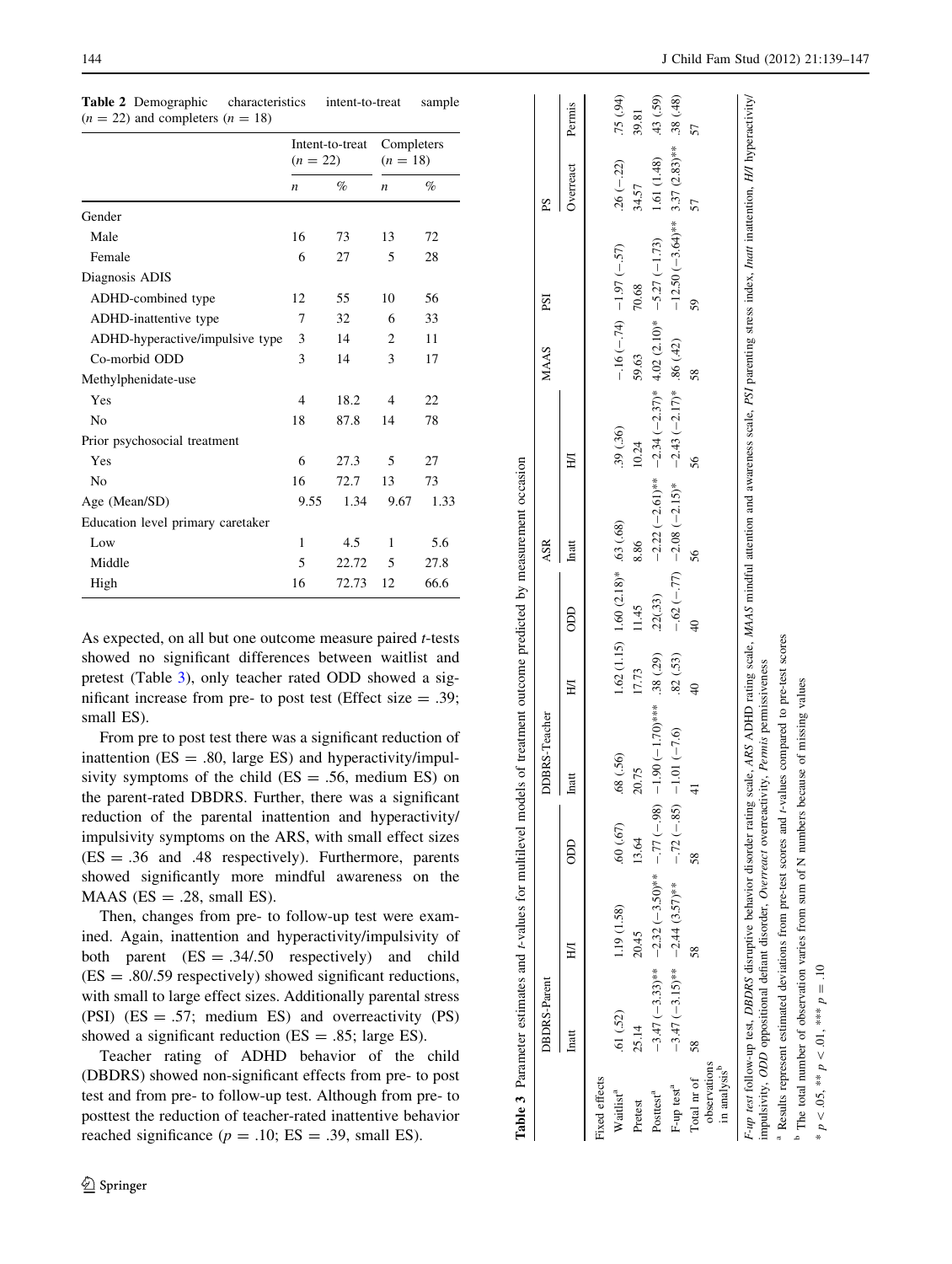#### **Discussion**

The results of this study evaluating the effectiveness of mindfulness for children with ADHD and their parents can be summarised as follows. First, on all but one measure, no effects of waitlist occurred, suggesting that in general changes measured cannot be attributed to the effect of time and assessment alone. Second, children's ADHD symptoms, as rated by parents, significantly reduced after the training (medium to large effect sizes). Third, parents' own inattention and hyperactivity symptoms significantly reduced (small effect sizes). These reductions of parentrated ADHD symptoms of children and parents own ADHD symptoms were maintained at follow-up. Fourth, from pre to follow-up test there was a significant reduction of overreactive parenting and parental stress. However, we did not find a significant reduction of teacher-rated ADHD symptoms of the child, although the reduction of inattentive symptoms reached significance.

ADHD is highly heritable and a diagnosis of ADHD of parents is a predictor of non-response to behavioral parent training (e.g. Sonuga-Barke et al. [2002](#page-8-0); Van den Hoof-dakker et al. [2010](#page-8-0)). By simultaneously providing mindfulness treatment for both parent and child ADHD of both parents and children can be targeted. Providing mindfulness treatment for parents and children simultaneously may target those parents high on ADHD, who are shown to be at risk of non-response to behavioral parent training. Further, an advantage of using a combination of both treatments is that we may have reached a group of parents who otherwise would have not would have not participated in treatment for themselves. Our clinical impression was that the main reason for parents to participate was for their child to follow a mindfulness treatment, and not treatment for themselves.

Compared to regular behavioral parent training our effect sizes on the reduction of the ADHD behavior of the child as rated by parents, are comparable  $(ES = 0.8; see$ meta-analyses of Van der Oord et al. [2008](#page-8-0)). However, on the teacher-rated outcomes, we failed to show significant reduction of the child's ADHD behavior. For behavioral parent training often significant effects are reported on both parent and teacher-rated outcomes of ADHD behavior (Van der Oord et al. [2008](#page-8-0)). Most behavioral parent training programs, also include some form of parent-teacher contact, an integrated reward system for home and school and sometimes a teacher training module. In our study there we did not actively involve teachers and there was no teacherparent interaction about the mindfulness program. For generalization of the learned skills to the school environment in may be crucial to actively inform teachers on mindfulness and how to support the child in application of learned skills to the school environment.

Most behavioral parent trainings provided in clinical setting have 8–12 sessions (see Van der Oord et al. [2008](#page-8-0)), compared with that the mindfulness treatment is somewhat longer (16 sessions: 8 parental sessions, 8 child sessions). Also, mindfulness teachers must have extensive personal experience of mindfulness practice and an embodiment of the foundations of mindfulness before beginning to teach mindfulness to clients (Kabat-Zinn [2003](#page-8-0)). Acquiring these experiences and these foundations takes time and effort making training of mindfulness teachers expensive and time-consuming. Thus, future studies should investigate whether mindfulness is cost-effective, taking into account treatment duration and training costs or therapists, compared to regular treatment options for ADHD.

Many families asked for further mindfulness training after the follow-up meeting. Indeed, supporting families of children with ADHD to continue and deepen mindfulness practice over the years appears to be good clinical practice, particularly as children develop and change rapidly, and will be confronted with new and different challenges throughout development for which mindfulness practice may be helpful. Families need to find ways to continue practice and be reminded of the beneficial effects of mindfulness, children as well as their parents. It would be interesting to develop such a maintaining and deepening program for families of children with ADHD who have gotten some benefit out of the initial 8-week program and to investigate the longer term effects of such a continuation of mindfulness training.

## Limitations and Future Research

Unfortunately, parents were not blind to the treatment they received and were actively involved in the treatment. Teachers rated the child's behavior, but were not actively involved in the treatment. Thus teachers can be considered more "independent" raters of the child's behavior than parents. Further, our study was conducted in regular clinical practice, limiting the possibility of an active randomized control condition. In the absence of such an active randomized control condition and in the absence of significant effects on teacher ratings of ADHD behavior, we cannot ascertain that the observed improvements can be attributed to the specific treatment procedures, instead of non-specific treatment factors or expectancy effects of parents.

That positive results reported by parents are due to spontaneous recovery, passage of time, or the effects of assessment, is unlikely, since there was only one significant change between waitlist and pretest. This change was an increase of ODD behavior, making spontaneous recovery issues even more unlikely.

Also, due to practical and power constraints we were not able to include measures on constructs that may also have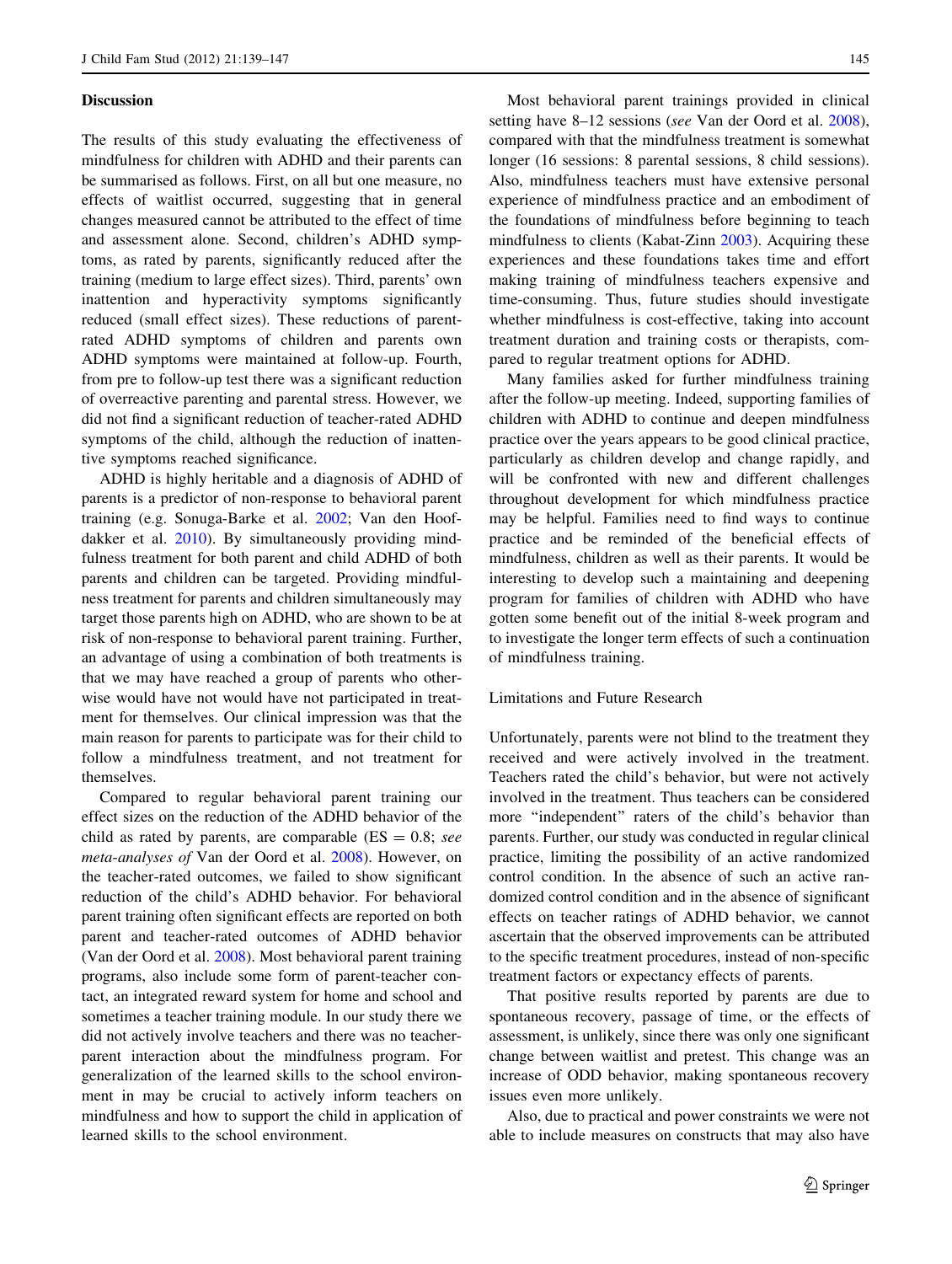<span id="page-7-0"></span>been influenced by the mindfulness treatment. For example, an important construct may have been the parent–child interaction. Our clinical impression was that positive interactions between parents and children increased by simultaneously participating in treatment and practising the mindfulness exercises together.

Related to this topic, we do not know what element of treatment was most effective; the child mindfulness, the parent mindfulness or was the combination of both crucial for the effectiveness. Singh et al. [\(2010](#page-8-0)) showed that after successfully providing mindfulness for parents, adding mindfulness for the child improved outcome of treatment even more. Although only exemplary, this provides evidence for giving the treatment package to both parent and child. Future studies should compare the effectiveness of mindful parenting, mindfulness for the child and the combination of both, to disentangle these treatment effects.

The main focus of our study was establishing the effectiveness of this treatment package in regular clinical practice, before studying the possible mechanisms of change. Studies in adults show that mindfulness meditation may induce improvements in attentional processing (e.g. Jha et al. [2007](#page-8-0); Semple [2010;](#page-8-0) Tang et al. [2007\)](#page-8-0). A recent study shows that adults with a lot of meditation experience, show increased possibilities to focus attention, and improved inhibition of automatic responses compared to non-meditators (Van der Hurk et al. [2010](#page-8-0)). Inhibition is a core deficit in ADHD (Barkley 1998), urging the need for treatments focussing on the core deficits. It remains unclear whether core deficits in ADHD (e.g. inhibition) can also be enhanced in clinical samples of patients or children with ADHD through mindfulness.

Results of our study must be viewed in the light of methodological limitations, it was a pilot study was a small sample size, mostly Caucasian, with a medium to high education level of parents. Current literature suggests that high socio-economic status and being Caucasian are factors associated with complementary and alternative medicine use among the general population (Tindle et al. [2005\)](#page-8-0), this may have also influenced the compilation of our sample. Further, our academic clinic is located in an area of Amsterdam with large proportion of families with high socio-economic status, which also may have caused a selective sample for our study. Future research is needed to determine effectiveness of this treatment in a broad ADHD population and whether this approach is more appropriate for certain subgroups within the ADHD population.

All in all, our study shows evidence for the effectiveness of mindfulness for children with ADHD and their parents, as rated by parents. However, in the absence of substantial effects in the school setting, we cannot ascertain effects are due to specific treatment procedures. Since in clinical practice the popularity of mindfulness-based interventions for ADHD is rising, future studies should focus on gathering empirically sound evidence for the efficacy and effectiveness of mindfulness-based interventions, preferably including ratings of independent observers as outcomes.

Acknowledgments Frans Oort for statistical help, Joke Hellemans participated in the delivery of the training and supervision of trainers, and Rianne van der Kleij and Stephanie Mizrahi assisted in the assessments and data preparation.

Open Access This article is distributed under the terms of the Creative Commons Attribution Noncommercial License which permits any noncommercial use, distribution, and reproduction in any medium, provided the original author(s) and source are credited.

#### References

- Arnold, D. S., O'Leary, S. G., Wolff, L. S., & Acker, M. M. (1993). The parenting scale: A measure of dysfunctional parenting in discipline situations. Psychological Assessment, 5, 137–144.
- Barkley, R. A. (1998). Attention-deficit hyperactivity disorder: A handbook for diagnosis and treatment. New York: Guilford Press.
- Black, D. S., Milam, J., & Sussman, S. (2009). Sitting meditation interventions among youth: A review of treatment efficacy. Pediatrics, 124, 532–541.
- Bögels, S., Hoogstad, B., van Dun, L., de Schutter, S., & Restifo, K. (2008). Mindfulness training for adolescents with externalizing disorders and their parents. Behavioral and Cognitive Psychotherapy, 36, 193–209.
- Bögels, S. M., Lehtonen, A., & Restifo, K. (2010). Mindful parenting in mental health care. Mindfulness, 1, 107–120.
- Brown, K. W., & Ryan, R. M. (2003). The benefits of being present: Mindfulness and its role in psychological well-being. Journal of Personality and Social Psychology, 84, 822–848.
- Burke, C. A. (2010). Mindfulness-based approaches with children and adolescents: A preliminary review of current research in an emergent field. Journal of Child and Family Studies, 19, 133–144.
- Chambles, D. L., & Ollendick, T. H. (2001). Empirically supported psychosocial interventions: Controversies and evidence. Annual Reviews of Psychology, 52, 685–716.
- De Brock, A. J. L. L., Gerris, J. R. M., & Vermulst, A. A. (1992). NOSI, Nijmeegse Ouderlijke Stress Index [Parenting stress index: manual]. Lisse: Swets en Zeitlinger.
- Deault, L. C. (2010). A systematic review of parenting in relation to the development of comorbidities and functional impairments in children with Attention-Deficit/Hyperactivity Disorder (ADHD). Child Psychiatry and Human Development, 41, 168–192.
- Dumas, J. E. (2005). Mindfulness-based parent training: Strategies to Lessen the Grip of automaticity in families with disruptive children. Journal of Clinical Child and Adolescent Psychology, 34, 779–791.
- Grosswald, S. J., Stixrud, A. W. R., Stixrud, W., Travis, A. F., & Bateh, M. A. (2008). Use of transcendental meditation technique to reduce symptoms of attention deficit hyperactivity disorder (ADHD) by reducing stress and anxiety: An exploratory study. Current Issues in Education, 10, 1–16.
- Hofmann, S. G., Sawyer, A. T., Witt, A. A., & Oh, D. (2010). The effect of mindfulness-based therapy on anxiety and depression: A meta-analytic review. Journal of Consulting and Clinical Psychology, 78, 169–183.